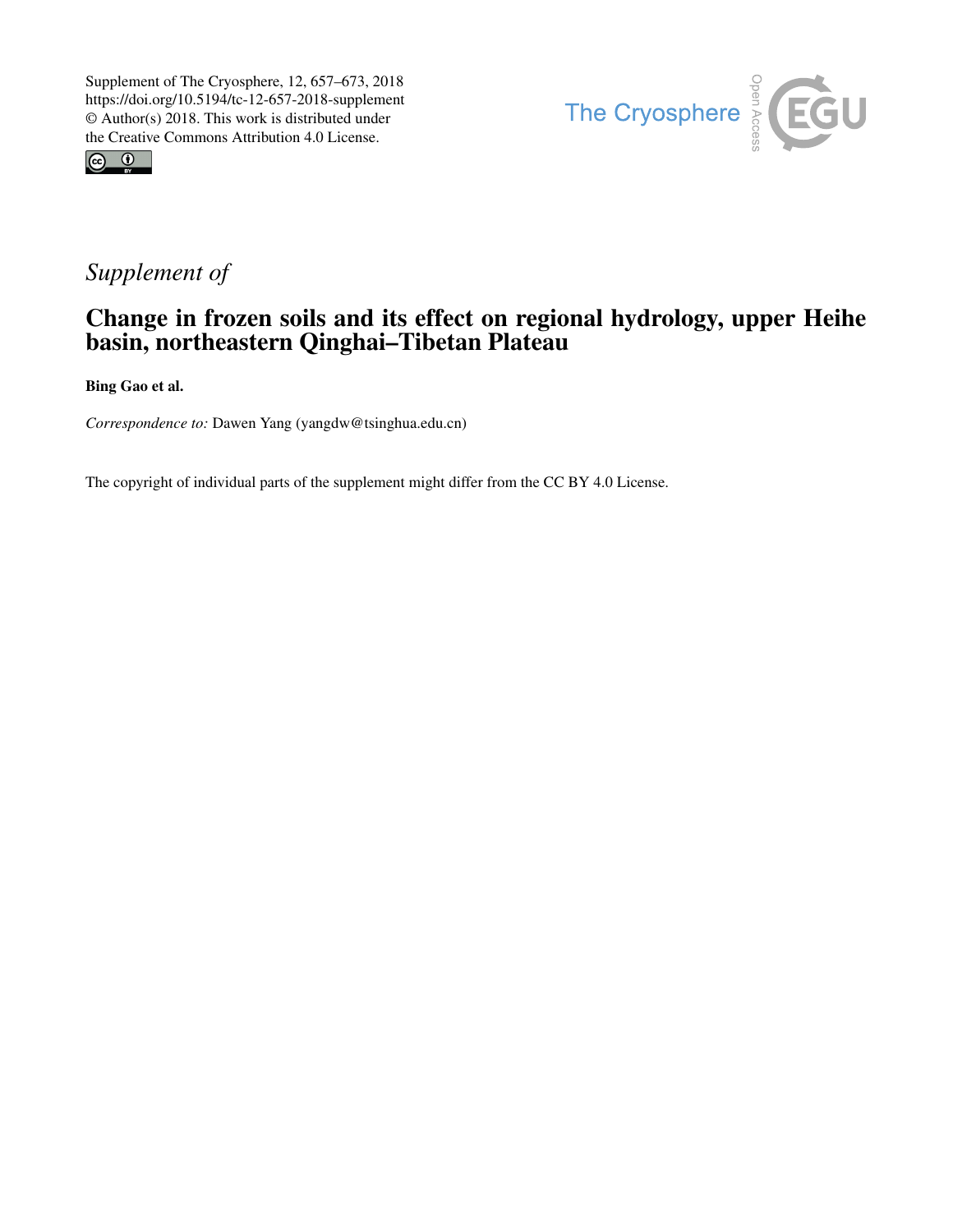| <b>Station</b> | With frozen soil |        | Without frozen soil |         |
|----------------|------------------|--------|---------------------|---------|
|                | <b>NSE</b>       | RE(%)  | <b>NSE</b>          | RE(%)   |
| Yingluoxia     | 0.67             | $-1.3$ | 0.46                | $-15.1$ |
| Qilian         | 0.61             | 7.8    | 0.50                | $-12.3$ |
| Zhamashike     | 0.73             | 0.3    | 0.38                | $-10.2$ |

Table S1. Comparison of model simulations of the daily streamflow during 2002-2013 with and without frozen soil scheme

Table S2. Changes in basin averaged air temperature (℃)

|           | Annual mean | Freezing season | Thawing season |
|-----------|-------------|-----------------|----------------|
| 1971-1980 | $-3.43$     | $-12.54$        | 3.07           |
| 1981-1990 | $-3.33$     | $-12.15$        | 2.97           |
| 1991-2000 | $-2.89$     | $-11.80$        | 3.47           |
| 2001-2010 | $-2.19$     | $-11.11$        | 4.19           |



Figure S1. Changes of the ground temperature profiles at 6 boreholes (simulations of 1971, 1991, 2011) and comparison with the observation in 2011 (Ground temperature is the monthly mean value in October, the borehole observations were carried out in the same month of 2011). Legend in (a) applies to all panels.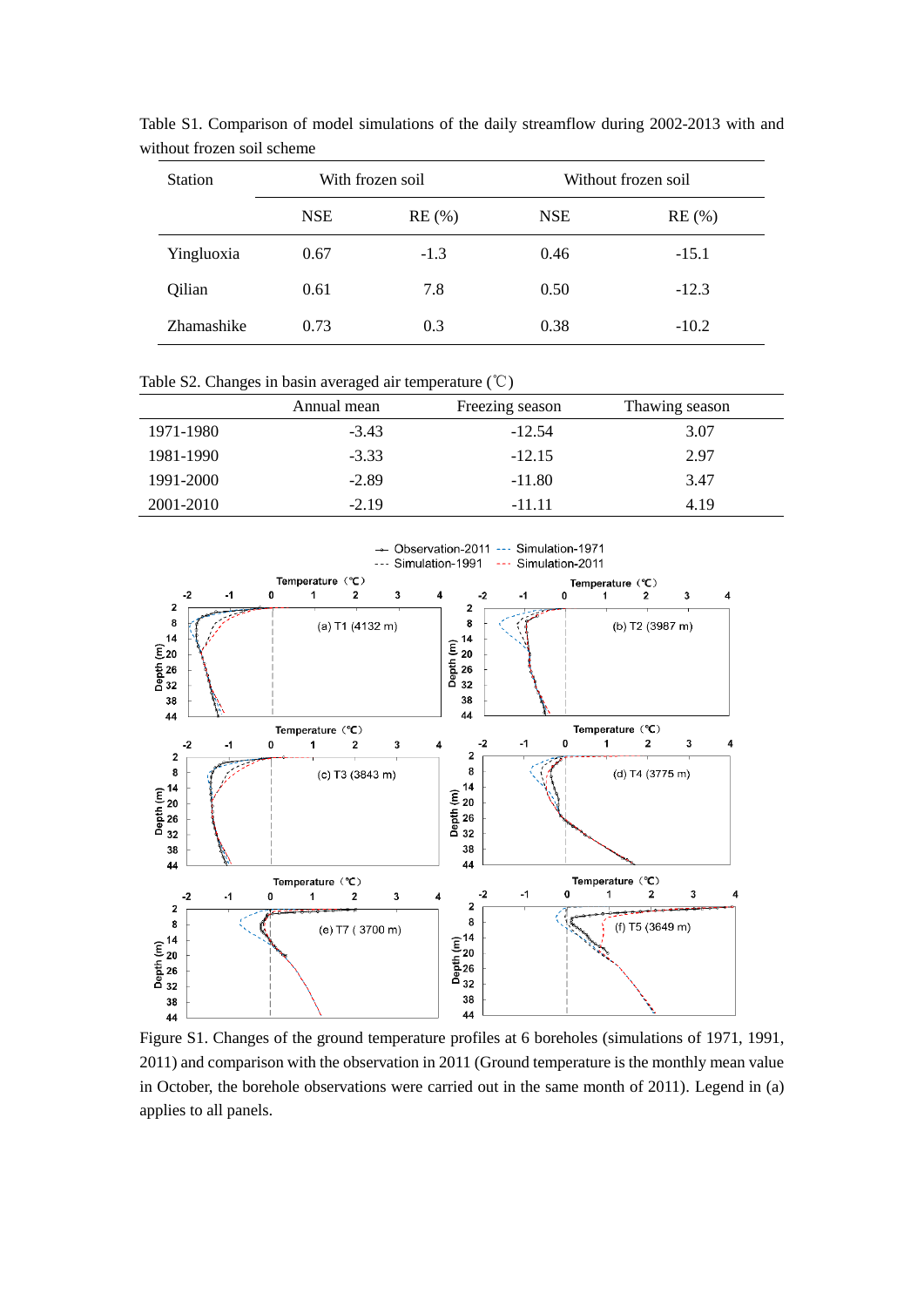

Figure S2. Comparison of the simulated and the observed hourly liquid soil moisture at the A'rou Sunny Slope station (2014 calendar year). Root mean square errors are indicated.



Figure S3. Comparison of simulated monthly evapotranspiration with a remote-sensing-derived estimate (Wu, 2013) for the period of 2002 to 2012.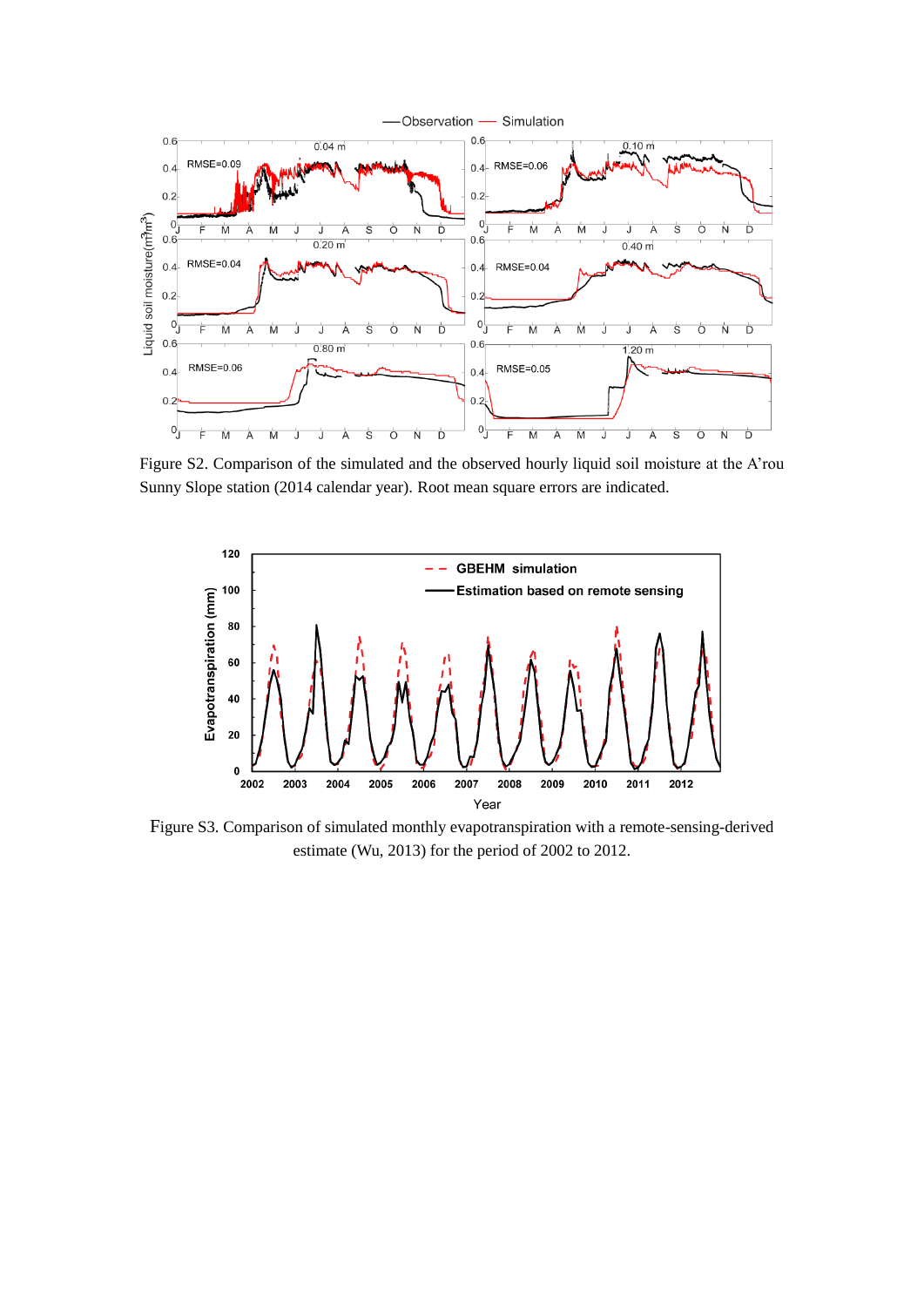

Figure S4. Comparison of the model simulated daily streamflow at the Yingluoxia station with and without frozen soil scheme in 2002.



Figure S5. Model simulated taliks in the period of 2001-2010.